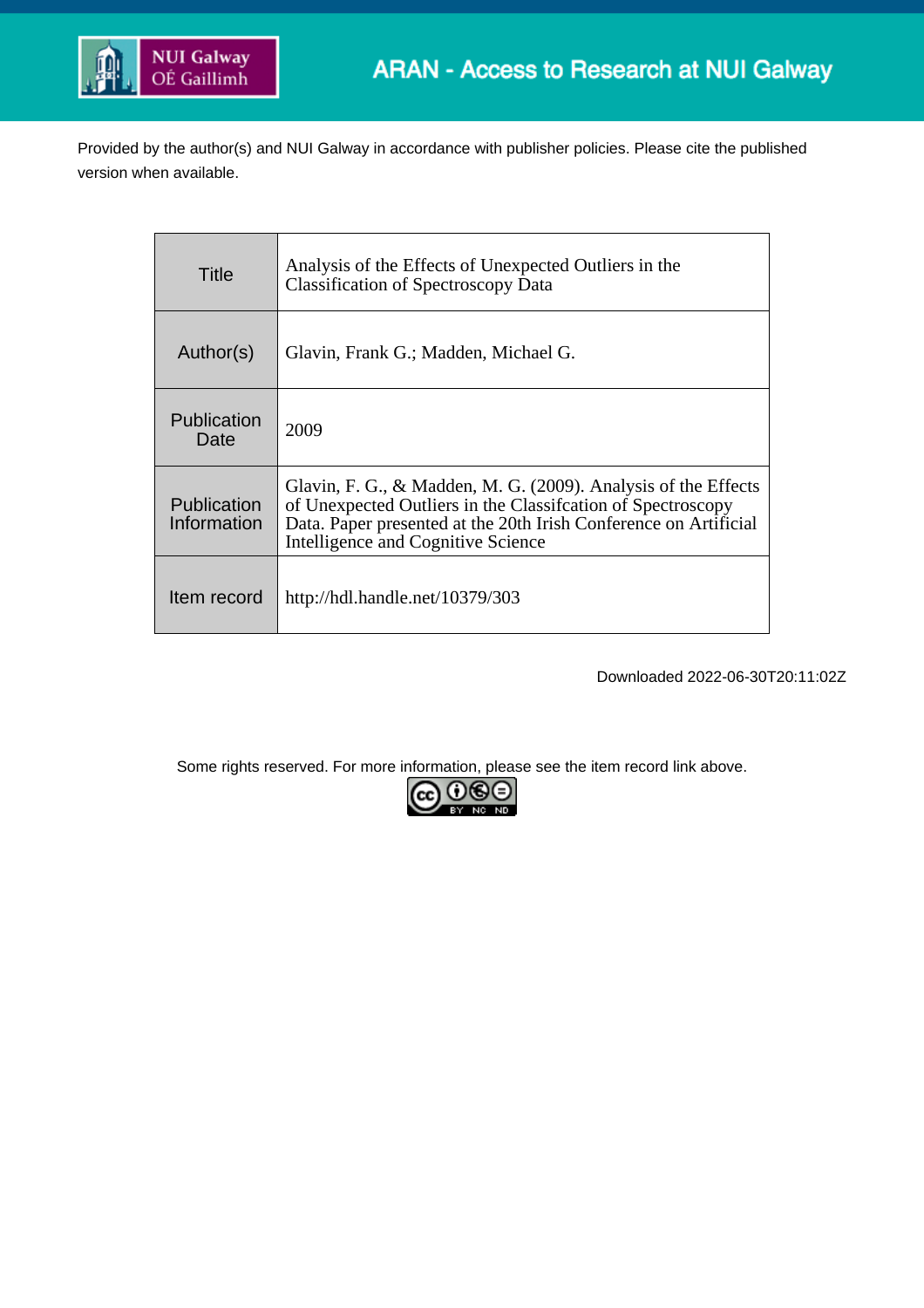# Analysis of the Effect of Unexpected Outliers in the Classification of Spectroscopy Data

Frank G. Glavin and Michael G. Madden

College of Engineering and Informatics, National University of Ireland, Galway, Ireland. frank.glavin@gmail.com, michael.madden@nuigalway.ie

Abstract. Multi-class classification algorithms are very widely used, but we argue that they are not always ideal from a theoretical perspective, because they assume all classes are characterised by the data, whereas in many applications, training data for some classes may be entirely absent, rare, or statistically unrepresentative. We evaluate onesided classifiers as an alternative, since they assume that only one class (the target) is well characterised. We consider a task of identifying whether a substance contains a chlorinated solvent, based on its chemical spectrum. For this application, it is not really feasible to collect a statistically representative set of outliers, since that group may contain anything apart from the target chlorinated solvents. Using a new one-sided classification toolkit, we compare a One-Sided k-NN algorithm with two wellknown binary classification algorithms, and conclude that the one-sided classifier is more robust to unexpected outliers.

Key words: One-Sided, One-Class, Classification, Support Vector Machine, k-Nearest Neighbour, Spectroscopy Analysis

# 1 Introduction

## 1.1 One-Sided Classification

One-sided classification (OSC) algorithms are an alternative to conventional multi-class classification algorithms. They are also referred to as single-class or one-class classification algorithms, and differ in one vital aspect from multiclass algorithms, in that they are only concerned with a single, well-characterized class, known as the target or positive class. Objects of this class are distinguished from all others, referred to as outliers, that consist of all the other objects that are not targets. In one-sided classification, training data for the outliers may be either rare, entirely unavailable or statistically unrepresentative.

Over the past decade, several well-known algorithms have been adapted to work with the one-sided paradigm. Tax [1] describes many of these one-sided algorithms and notes that the problem of one-sided classification is generally more difficult than that of conventional classification. The decision boundary in the multi-class case has the benefit of being well described from both sides with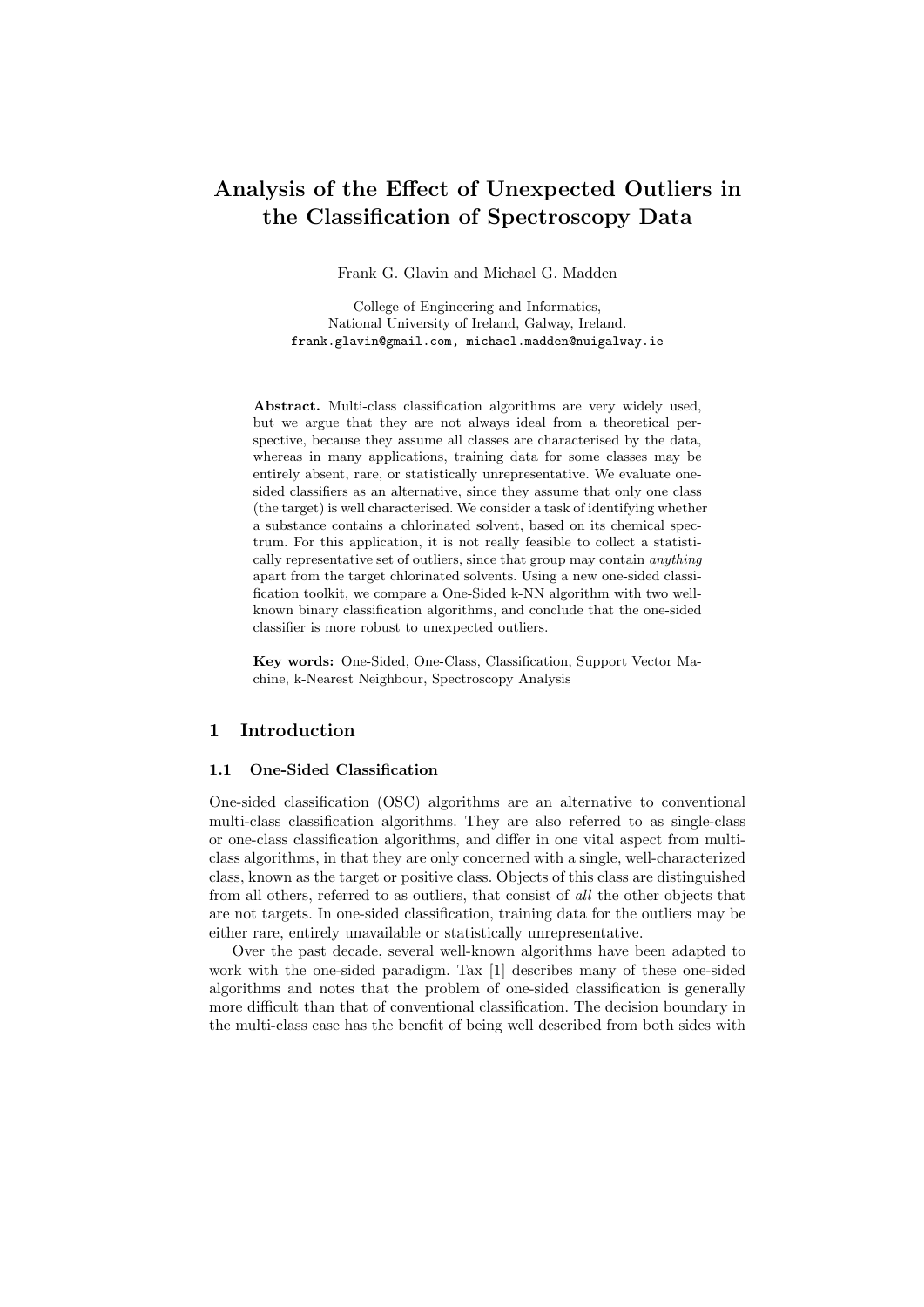appropriate examples from each class being available, whereas the single-class case can only support one side of the decision boundary fully, in the absence of a comprehensive set of counter-examples. While multi-class (including binary or two-class) algorithms are very widely used in many different application domains, we argue that they are not always the best choice from a theoretical perspective, because they assume that all classes are appropriately characterised by the training data. We propose that one-sided classifiers are more appropriate in these cases, since they assume that only the target class is well characterised, and seek to distinguish it from any others. Such problem domains include industrial process control, document author identification and the analysis of chemical spectra.

## 1.2 Spectroscopic Analysis

Raman spectroscopy, which is a form of molecular spectroscopy, is used in physical and analytical chemistry. It involves the study of experimentally-obtained spectra by using an instrument such as a spectrometer [2]. According to Gardiner [3], Raman spectroscopy is a well-established spectroscopic technique which involves the study of vibrational and rotational frequencies in a system. Spectra are gathered by illuminating a laser beam onto a substance under analysis and are based on the vibrational motion of the molecules which create the equivalent of a chemical fingerprint. This unique pattern can then be used in the identification of a variety of different materials [4].

#### 1.3 Machine Learning Task

In this work, we consider the task of identifying materials from their Raman spectra, through the application of one-sided classification algorithms. The spectra are gathered from materials in pure form and in mixtures. The goal is to identify the presence or absence of a particular material of interest from its spectrum. This task can be seen as an open-ended problem, as having a statistically representative set of counter-examples for training is not feasible, as has been discussed already.

In particular, we consider the application of separating materials to enable the safe disposal of harmful solvents. Chemical waste that is potentially hazardous to the environment should be identified and disposed of in the correct manner. Laboratories generally have strict guidelines in place, as well as following legal requirements, for such procedures. Organic solvents can create a major disposal problem in organic laboratories as they are usually water-immiscible and can be highly flammable [5]. Such solvents are generally created in abundance each day in busy laboratories. Differentiating between chlorinated and non-chlorinated solvents is of particular importance. Depending on whether a solvent is chlorinated or not will dictate how it is transported from the laboratory and, more importantly, what method is used for its disposal [6]. Identifying and labeling such solvents is a routine laboratory procedure which usually makes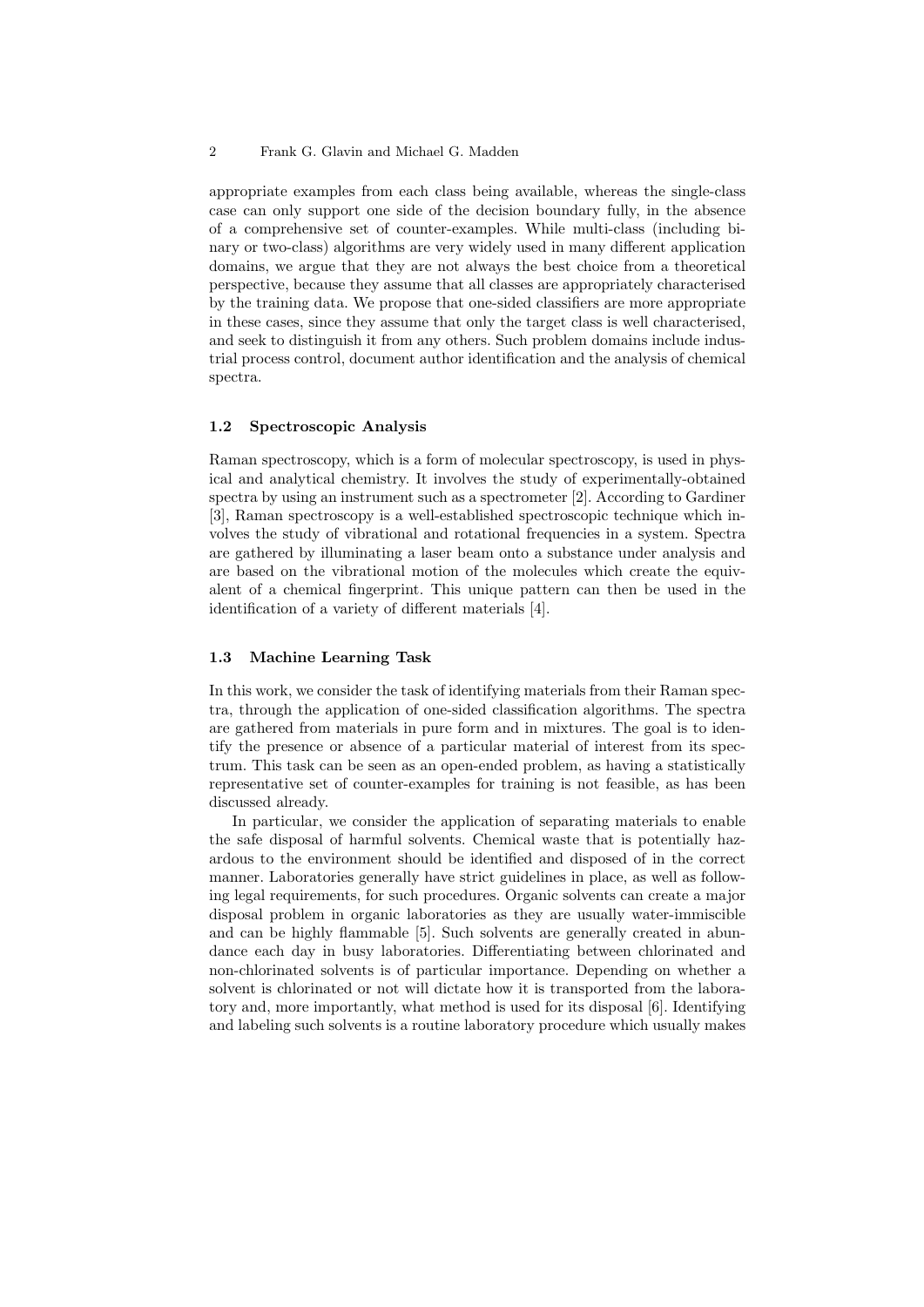the disposal a straightforward process. However, it is not unlikely that the solvents could be accidentally contaminated or inadvertently mislabeled. In such circumstances it would be beneficial to have an analysis method that would correctly identify whether or not a particular solvent was chlorinated.

We have carried out several experiments for this identification using both one-sided and multi-class classification algorithms in order to analyse the effect of adding "unexpected" outliers to the test sets.

# 2 Related Research

Madden and Ryder [7] explore the use of standard multi-class classification techniques, in comparison to statistical regression methods, for identifying and quantifying illicit materials using Raman spectroscopy. Their research involves reducing the spectral data to improve the dimensionality, by selecting some features and discarding all others. This feature selection process is performed by using a Genetic Algorithm. The predictions can then be made based only on a small number of data points. The improvements that can be achieved by using several different predictor models together were also noted. This would come at the cost of increased computation but was shown to provide better results than any one predictor by itself.

O'Connell et al. [8] propose the use of Principal Component Analysis (PCA), support vector machines (SVM) and Raman spectroscopy to identify an analyte<sup>1</sup> in solid mixtures. In this case, the analyte is acetaminophen, which is a pain reliever used for aches and fevers. They used near-infrared Raman spectroscopy to analyse a total of 217 samples, some of which had the target analyte present, of mixtures with excipients of varying weight. The excipients that were included were sugars, inorganic materials and food products. The spectral data was subjected to first derivative and normalization transformations in order to make it more suitable for analysis. After this pre-treatment, the target analyte was then discriminated using Principal Component Analysis (PCA), Principal Component Regression (PCR) and Support Vector Machines. According to the authors, the superior performance of SVM was particularly evident when raw data was used for the input. The importance and benefits of the pre-processing techniques was also emphasized.

Howley [9] uses machine learning techniques for the identification and quantification of materials from their corresponding spectral data. The author showed how using Principal Component Analysis (PCA) with machine learning methods, such as SVM, could produce better results than the chemometric technique of Principal Component Regression (PCR). The author also presents customized kernels for use with spectral analysis based on prior knowledge of the domain. A genetic programming technique for evolving kernels is also proposed for when no domain knowledge is available.

 $^{\rm 1}$  An analyte is a substance or chemical constituent that is determined in an analytical procedure.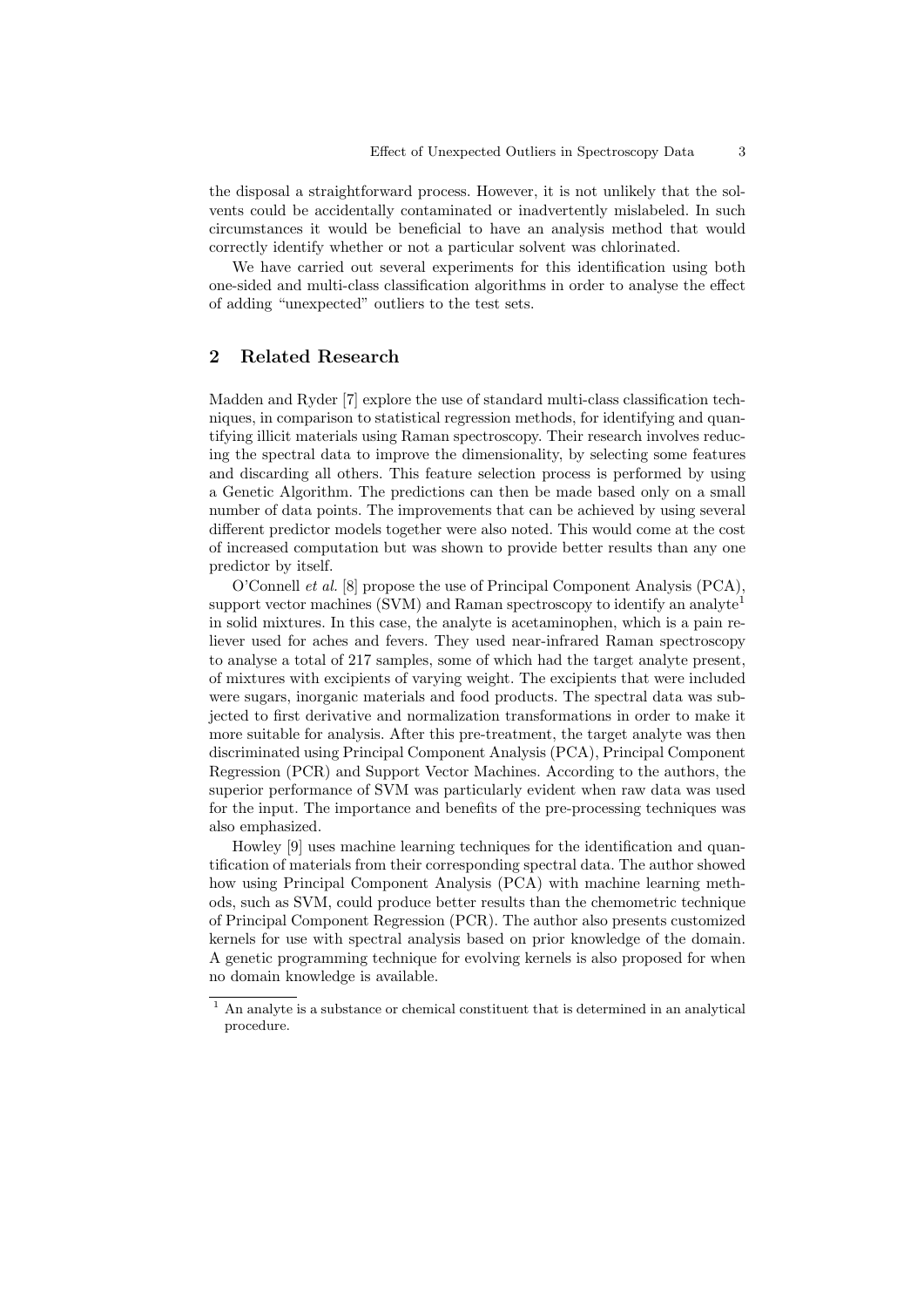# 3 A Toolkit for One-sided Classification

In the course of our research, we have developed a one-sided classification toolkit written in Java. It is a command line interface (CLI) driven software package that contains one-sided algorithms that may be chosen by the user at runtime and used to create a new classifier based on a loaded data set and a variety of different adjustable options. Both experiment-specific and classifier parameter options can be set. The toolkit was designed to carry out comprehensive and iterative experiments with minimal input from the user. The resulting classifiers that are generated can be saved and used at a later stage to classify new examples. The user can set up many different runs of an experiment, each differing by an incremented random number seed that shuffles the data for every run before it is broken up into training and testing sets. Results are printed to the screen as they are calculated; these include the classification error, sensitivity, specificity and confusion matrix for each run or individual folds.

# 4 Data Sets and Algorithms Used

## 4.1 Primary Data Set

The primary data set that we use for these experiments was compiled in earlier research, as described by Conroy et al. [6]. It comprises of 230 spectral samples that contain both chlorinated and non-chlorinated mixtures. According to the authors, the compilation of the data involved keeping the concentrations of the mixtures as close as possible to real life scenarios from industrial laboratories. Twenty five solvents, some chlorinated and some not, were included; these are listed in Table 1.

Several variants of the data set were created, which differed only by the labeling of the solvent that was currently assigned as the target class. In each of these variants, all instances not labeled as targets were labeled as outliers. These relabeled data sets were used in the detection of the specific chlorinated solvents: Chloroform, Dichloromethane and Trichloroethane. As an example of the data, the Raman spectrum of pure Chloroform, a chlorinated solvent, is shown in Fig. 1. Other samples from the data set consist of several different solvents in a mixture which makes the classification task more challenging. A final separate data set was created such that all of the chlorinated solvents were labeled as targets. This is for carrying out experiments to simply detect whether a given mixture is chlorinated or not.

## 4.2 Secondary Data Set

For our Scenario 2 experiments (see Section 5.1), we introduce 48 additional spectra that represent outliers that are taken from a different distribution to those that are present in the primary dataset. These samples are the Raman spectra of various laboratory chemicals, and none of them are chlorinated solvents nor are they the other materials that are listed in Table 1. They include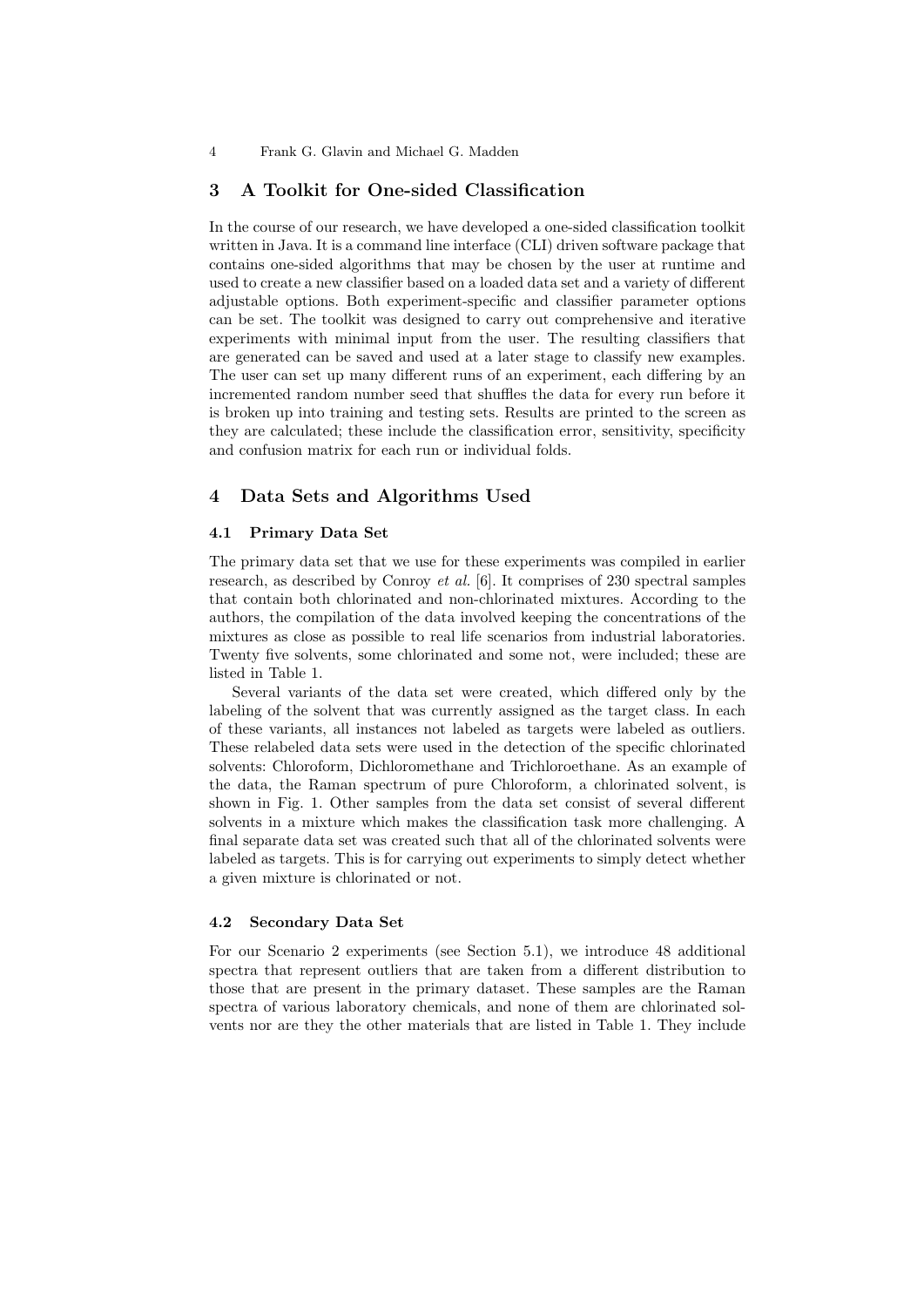Table 1. A list of the various chlorinated and non-chlorinated solvents used in the primary data set and their grades.(Source: Conroy et al. [6]) \* Solvents containing fluorescent impurities

\*\* High Performance Liquid Chromatography

| Solvent        | Grade                  | Solvent                                      | Grade               |
|----------------|------------------------|----------------------------------------------|---------------------|
| Acetone        | $HPLC^{\overline{**}}$ | $A$ cetophenol*                              | Analytical          |
| Toluene        | Spectroscopic          | n-Pentane                                    | Analytical          |
| Cyclohexane    | Analytical & Spect.    | Xylene                                       | Analytical          |
| Acetonitrile   | Spectroscopic          | Dimethylformanide                            | Analytical          |
| 2-Propanol     | Spectroscopic          | Nitrobenzene                                 | Analytical          |
| 1,4-Dioxane    | Analytical & Spect.    | Tetrahydrofuran                              | Analytical          |
| Hexane         | Spectroscopic          | Diethyl Ether                                | Analytical          |
| 1-Butanol      | Analytical & Spect.    | Petroleum Acetate                            | Analytical          |
| Methyl Alcohol | Analytical             | Chloroform                                   | Analytical & Spect. |
| Benzene        | Analytical             | Dichloromethane                              | Analytical & Spect. |
| Ethyl Acetate  | Analytical             | $1,1,1$ -trichloroethane Analytical & Spect. |                     |
| Ethanol        | Analytical             |                                              |                     |
| Cyclopentane   | Analytical             |                                              |                     |

Table 2. Summary of chlorinated and non-chlorinated mixtures in the primary data set. (Source: Howley [9])

|                        |     | Chlorinated Non-chlorinated Total |     |
|------------------------|-----|-----------------------------------|-----|
| Pure Solvents          |     | 24                                | 30  |
| <b>Binary Mixtures</b> | 96  | 23                                | 119 |
| Ternary Mixtures       | 40  | 12                                | 52  |
| Quaternary Mixtures    | 12  | 10                                | 22  |
| Quintary Mixtures      |     |                                   |     |
| Total                  | 154 | 76                                |     |

materials such as sugars, salts and acids in solid or liquid state, including Sucrose, Sodium, Sorbitol, Sodium Chloride, Pimelic Acid, Acetic Acid, Phthalic Acid and Quinine.

## 4.3 Algorithms Used

We carried out the one-sided classification experiments using our toolkit. The conventional classification experiments were carried out using the Weka [10] machine learning software.

We have chosen a One-Sided k-Nearest Neighbour (OkNN) algorithm and two conventional classification algorithms; namely, k-Nearest Neighbour, that we refer to as Two-Class KNN, and a Support Vector Machine (SVM) that we will refer to as Two-Class SVM.

The OkNN algorithm we use is based on one described by Monroe and Madden [11]. The method involves choosing an appropriate threshold and number of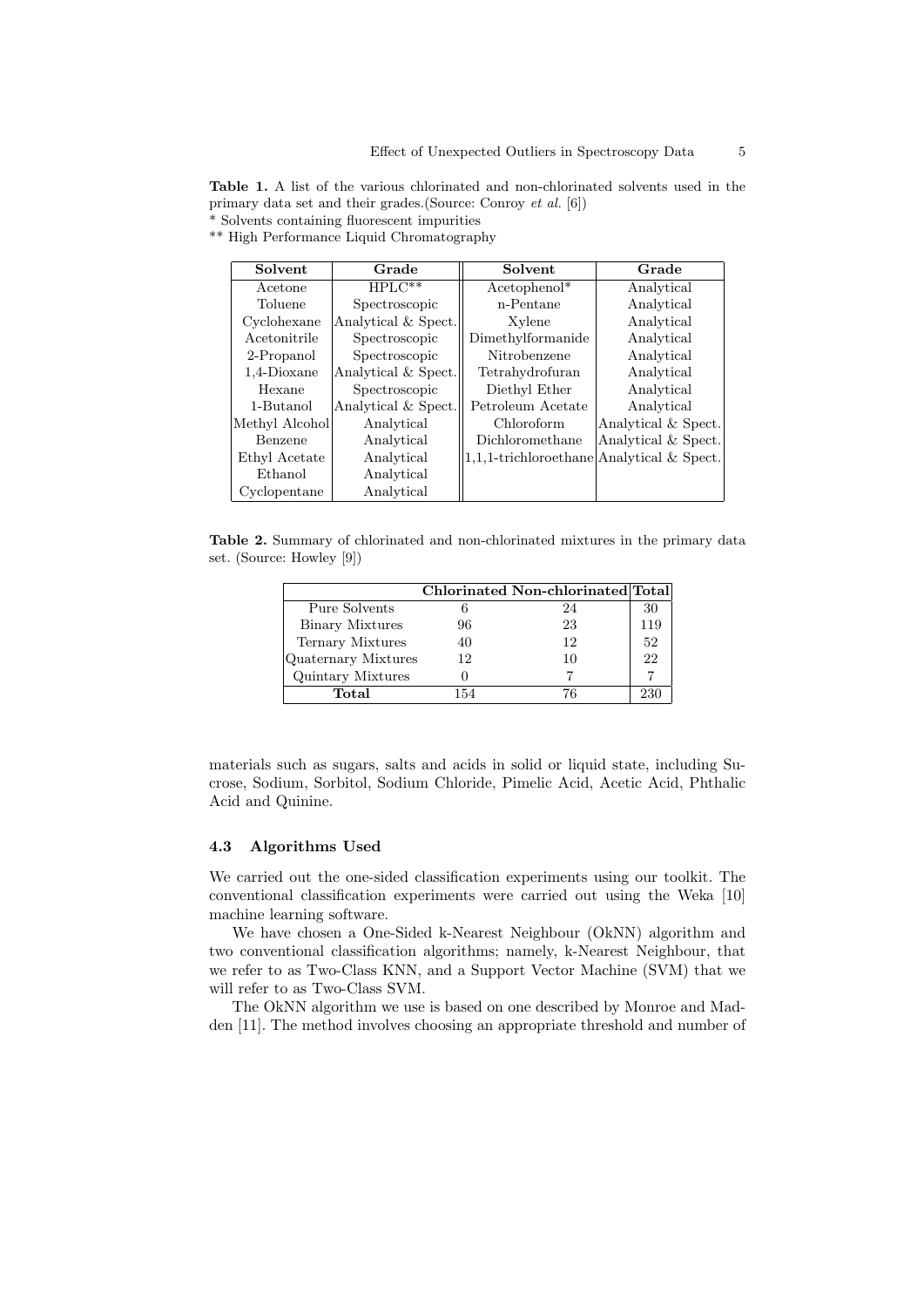

Fig. 1. The Raman Spectrum of a sample of 100% Chloroform

neighbours to use. The average distance from a test example 'A' to its k nearest neighbours is found and this is called 'D1'. Then, the average distance of these neighbours to their own respective k nearest neighbours is found and called 'D2'. If 'D1' divided by 'D2' is greater than the threshold value, the test example  $A'$ is rejected as being an outlier. If it is less than the threshold, then it is accepted as being part of the target class.

# 5 Description of Experiments

## 5.1 Scenarios Considered

Two scenarios are described in our experiments, as described next.

Scenario 1: "Expected" Test Data Only. In this scenario, the test data is sampled from the same distribution as the training data. The primary dataset is divided repeatedly into training sets and test sets, with the proportions of targets and outliers held constant at all times, and these internal test sets are used to test the classifiers that are built with the training datasets.

Scenario 2: "Unexpected" and "Expected" Test Data. In this scenario, we augment each test dataset with the 48 examples from the secondary data set that are not drawn from the same distribution as the training dataset. Therefore, a classifier trained to recognise any chlorinated solvent should reject them as outliers. However, these samples represent a significant challenge to the classifiers, since they violate the standard assumption that the test data will be drawn from the same distribution as the training data; it is for this reason that we term them "unexpected".

This second scenario is designed to assess the robustness of the classifiers in a situation that has been discussed earlier, whereby in practical deployments of classifiers in many situations, the classifiers are likely to be exposed to outliers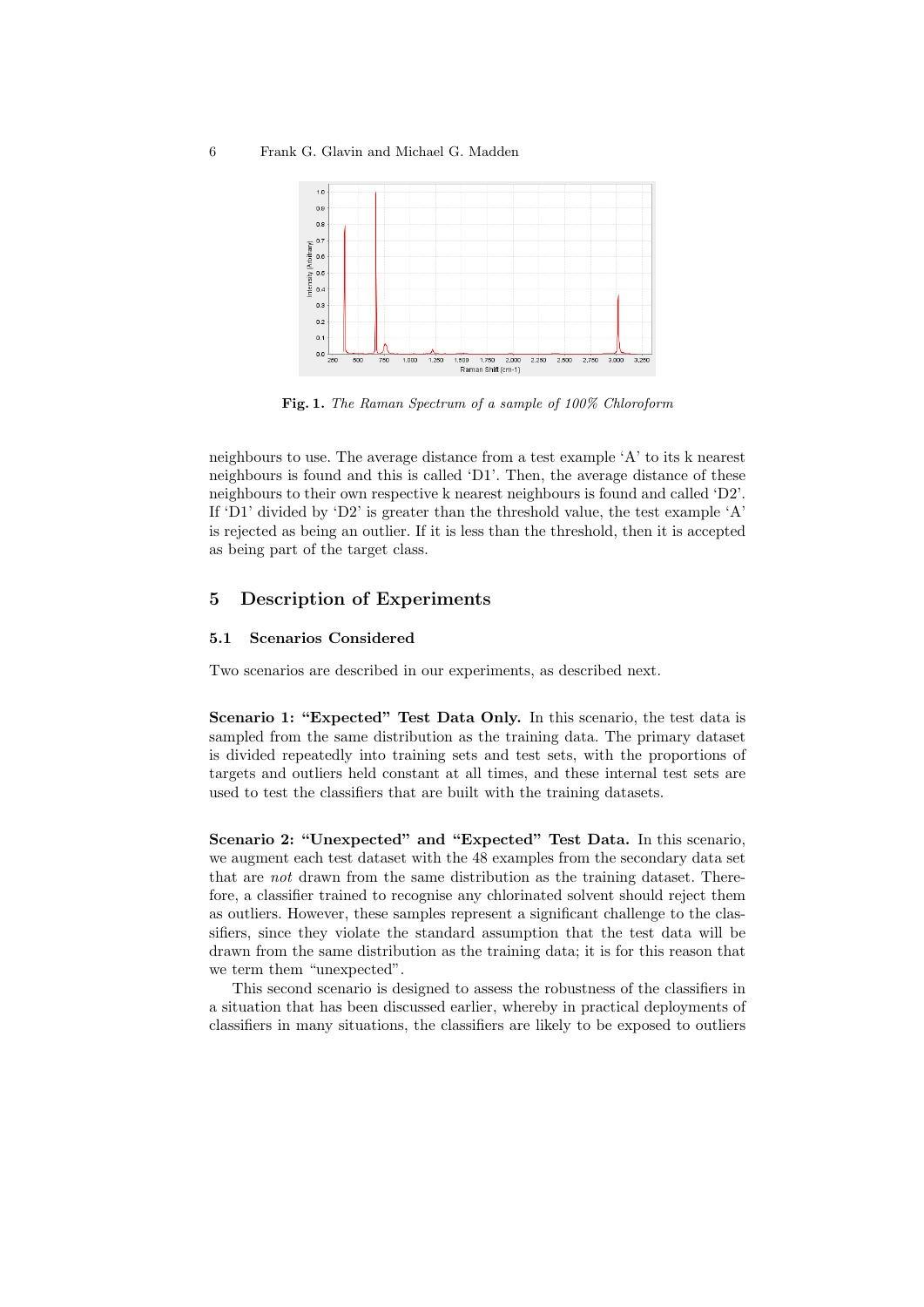that are not drawn from the same distribution as training outliers. In fact, we contend that over the long term, this is inevitable: if we know a priori that the outlier class distribution is not well characterised in the training data, then we must accept that sooner or later, the classifier will be exposed to data that falls outside the distribution of the outlier training data.

It should be noted that this is different from concept drift, where a target concept may change over time; here, we have a static concept, but over time the weaknesses of the training data are exposed. Of course, re-training might be possible, if problem cases can be identified and labeled correctly, but we concern ourselves with classifiers that have to maintain robust performance without retraining.

## 5.2 Experimental Procedure

The data sets were used to test the ability of each algorithm in detecting the individual chlorinated compounds. This involved three separate experiments for each algorithm, to detect Chloroform, Dichloromethane and Trichloroethane. A fourth experiment involved detecting the presence of any chlorinated compound in the mixture.

All spectra were first normalized. A common method for normalizing a dataset is to recalculate the values of the attributes to fall within the range of zero to one. This is usually carried out on an attribute-by-attribute basis and ensures that certain attribute values, which differ radically in size from the rest, don't dominate in the prediction calculations. The normalization carried out on the spectral data is different to this in that it is carried out on an instance-by-instance basis. Since each attribute in an instance is a point on the spectrum, this process is essentially rescaling the height of the spectrum into the range of zero to one.

For each experiment, 10 runs were carried out with the data being randomly split each time into 67% for training and 33% for testing. The splitting procedure from our toolkit ensured that there was the same proportion of targets and outliers in the training sets as there was in the test sets. The same data set splits were used for the one-sided classifier algorithms and the Weka-based algorithms, to facilitate direct comparisons.

A 3-fold internal cross validation step was used with all the training sets, to carry out parameter tuning. A list of parameter values was passed to each classification algorithm and each, in turn, was used on the training sets, in order to find the best combination that produced the smallest error estimate. It must be emphasized that we only supplied a small amount of different parameters for each algorithm and that these parameters used were the same for all of the four variants of the data set. The reason for this was that our goal was not to tune and identify the classifier with the best results overall but to notice the change in performance when "unexpected" outliers were added to the test set. Every effort was made to apply the same amount of parameter selection to each algorithm.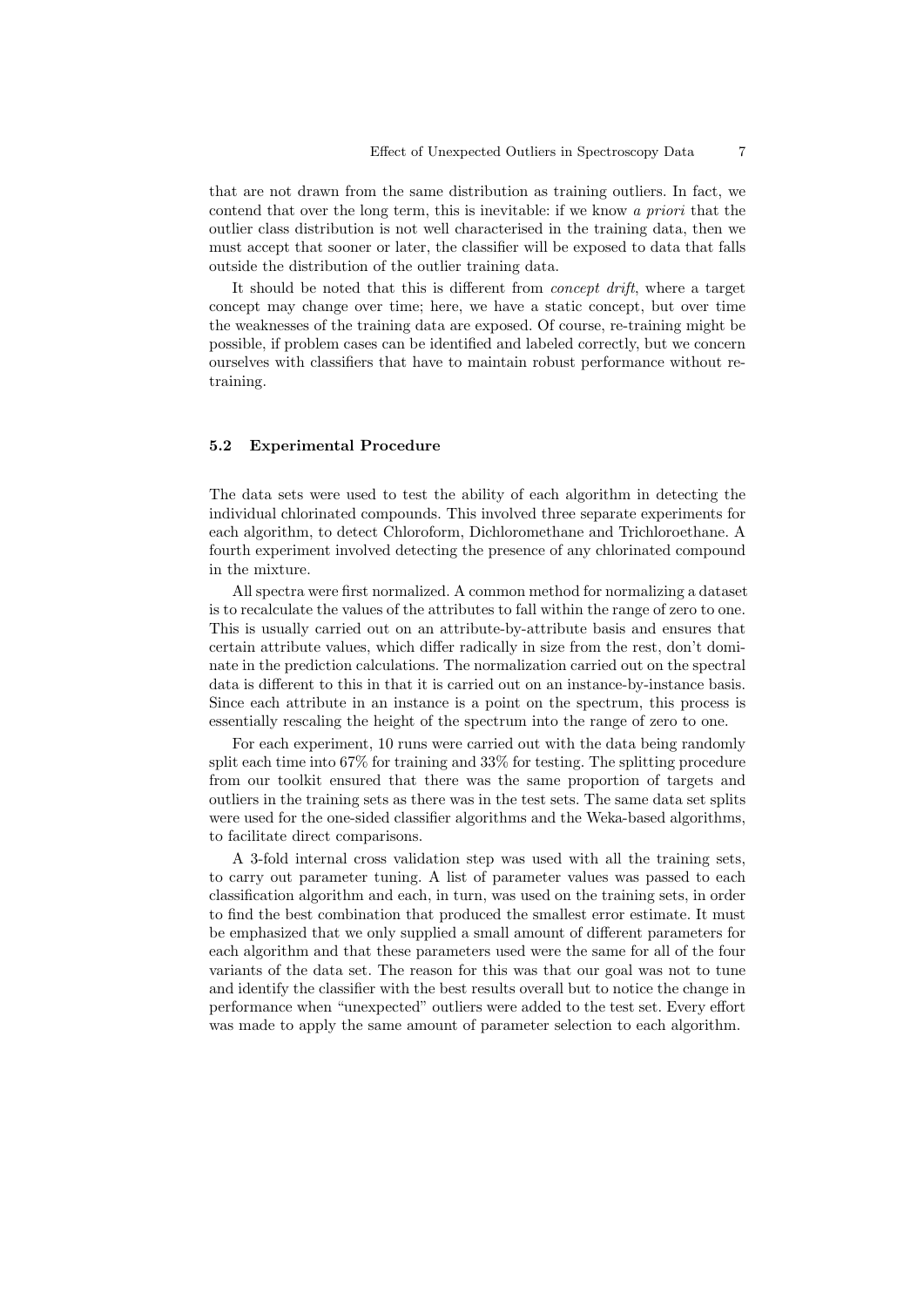#### 5.3 Performance Metric

The error rate of a classification algorithm is the percentage of examples from the test set that are incorrectly classified. We measure the average error rate of each algorithm over the 10 runs to give an overall error estimate of its performance. With such a performance measure being used, it is important to know what percentage of target examples were present in each variant of the data set. This information is listed in Table 3 below.

Table 3. Percentage of target examples in each variant of the *primary* data set

| Dataset            |     | Targets "Expected" Outliers Target Percent |         |
|--------------------|-----|--------------------------------------------|---------|
| Chlorinated or not | 154 | 76                                         | 66.95\% |
| Chloroform         | 79  | 151                                        | 34.34\% |
| Dichloromethane    | 60  | 170                                        | 26.08%  |
| Trichloroethane    | 79  | 151                                        | 34.34\% |

# 6 Results and Analysis

The results of the experiments carried out are listed in Table 4, Table 5, and Table 6 below. Each table shows the overall classification error rate and standard deviation (computed over 10 runs) for each algorithm, for both of the scenarios that we have tested.

It can be seen that while the conventional multi-class classifiers perform quite well in the first scenario, their performance quickly begins to deteriorate once the "unexpected" outliers are introduced in Scenario 2. In detecting whether or not a sample is chlorinated, the average error rate of the Two-Class kNN increased by 28.87% and the Two-Class SVM increased by 33.57% in Scenario 2. In contrast with the two-class classifiers, the One-Sided kNN is seen to retain a consistent performance and the error is only increased by 0.14%. When each algorithm is detecting the individual solvents, the same pattern in performance can be seen. The multi-class algorithms error rate increases, in some cases quite radically, in the second scenario. The One-Sided kNN manages to remain at a more consistent error rate and, in the case of Chloroform and Dichloromethane, the overall error rate is reduced somewhat.

It should be noted that our experiments are not concerned with comparing the relative performances of a one-sided classifier versus the multi-class classifiers. Rather, we analyse the variance between the two scenarios for each individual classifier and demonstrate the short-comings of the multi-class approach when it is presented with "unexpected" outliers. Our results demonstrate the one-sided classifier's ability to robustly reject these outliers in the same circumstances.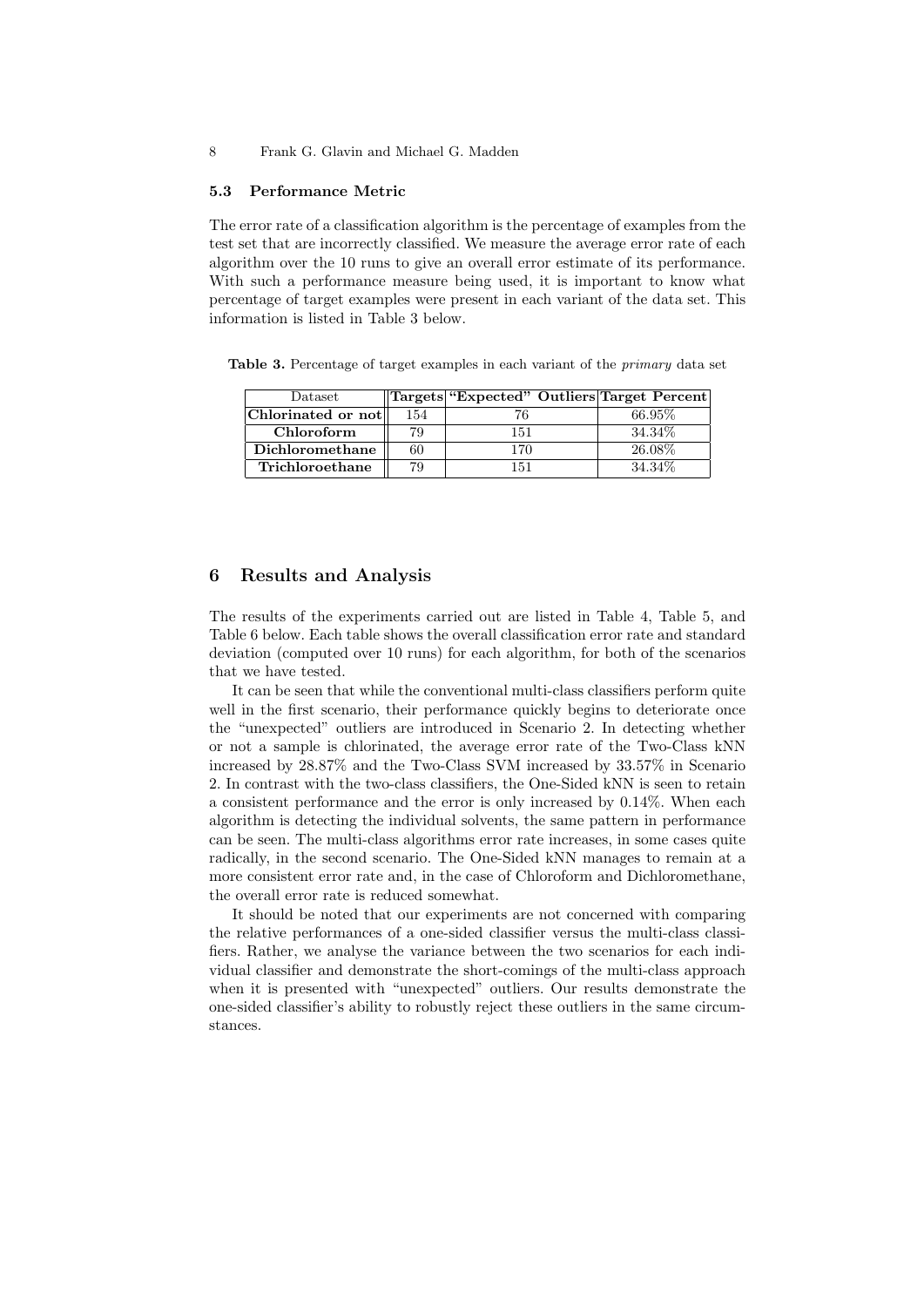| Two-Class kNN      | Scenario 1.                                          | Scenario 2.  |
|--------------------|------------------------------------------------------|--------------|
|                    | $\ \text{Error } \%$ (std. dev.) Error % (std. dev.) |              |
| Chlorinated or not | 6.49(2.03)                                           | 35.36(3.65)  |
| Chloroform         | 22.59(6.93)                                          | 39.44 (7.37) |
| Dichloromethane    | 11.94 (4.89)                                         | 16.24(3.49)  |
| Trichloroethane    | 23.24(5.10)                                          | 25.68(4.27)  |

Table 4. Overall average error rate for two-class kNN in both scenarios

Table 5. Overall average error rate for two-class SVM in both scenarios

| Two-Class SVM      | Scenario 1.                                   | Scenario 2.               |
|--------------------|-----------------------------------------------|---------------------------|
|                    | Error $\%$ (std. dev.) Error $\%$ (std. dev.) |                           |
| Chlorinated or not | 4.67(1.95)                                    | 38.24(2.19)               |
| Chloroform         | 11.68(4.01)                                   | 37.2(2.39)                |
| Dichloromethane    | 8.70 (4.37)                                   | $\overline{11.68}$ (3.52) |
| Trichloroethane    | 11.03(3.47)                                   | 30.08(2.50)               |

Table 6. Overall average error rate for one-sided kNN in both scenarios

| One-Sided kNN      | Scenario 1.                                   | Scenario 2. |
|--------------------|-----------------------------------------------|-------------|
|                    | Error $\%$ (std. dev.) Error $\%$ (std. dev.) |             |
| Chlorinated or not | 10.90(4.5)                                    | 11.04(4.7)  |
| Chloroform         | 26.10(3.43)                                   | 18.32(3.16) |
| Dichloromethane    | 12.98(3.23)                                   | 9.36(2.84)  |
| Trichloroethane    | 20.77(3.46)                                   | 21.04(5.07) |